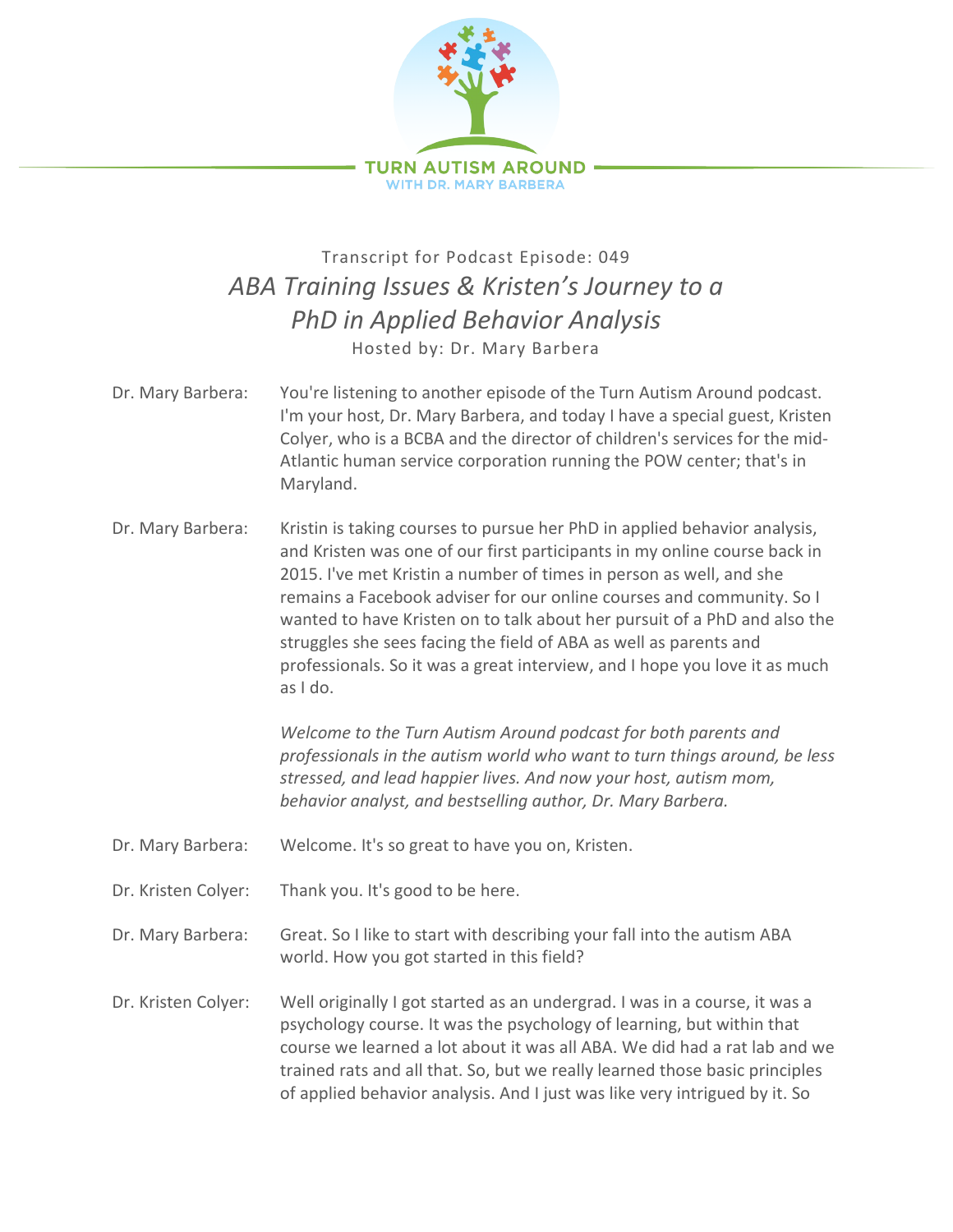when I went into graduate school, I kind of geared my graduate degree towards applied behavior analysis. And then later in life I married a man who was a BCBA-D. So I spent a lot of years going to the ABAI conventions and kind of learning more and more about ABA and I just, that's how I became a behavior analyst. And then my career led me some adult service.

Dr. Mary Barbera: What year did you get your graduate degree? Like, what year is this?

- Dr. Kristen Colyer: So in 1993, I got my master's degree in human service management, but I had a specialization in there. My internship throughout the two years in my graduate program was in applied behavior analysis. That was in 93, so a while ago. But then I got into autism by the career... My career path kind of led into a school system where they were building a program for children with autism, and I kinda got into it that way. So I was able to use my knowledge of applied behavior analysis to work with children with autism. And then I just... all my learning that way, from that point on, was learning how to work with children with autism using the science of applied behavior analysis.
- Dr. Mary Barbera: And so both you and your husband are both working with children and adults with autism?
- Dr. Kristen Colyer: Yeah, so my husband works mostly with adults and he works with adults with autism as well as all other intellectual disabilities. He kind of consults throughout the state of Maryland where my main focus is specifically children with autism. My husband is obesity a BCBA-D and he teaches the coursework for our college here in Maryland. And he was very, very much into the science
- Dr. Mary Barbera: And I've met him a few times as well. So, and you are also pursuing a PhD in applied behavior analysis that right?
- Dr. Kristen Colyer: I am, yes I am.
- Dr. Mary Barbera: Why did you decide to do that, and where are you going?
- Dr. Kristen Colyer: I keep asking myself that same question now. I decided I wanted, I've always wanted my PhD first off, it's kind of just been a lifelong goal to have a PhD. So I found, and I, you know, my first love is applied behavior analysis. So I found this program that was a hybrid program. So, you know, I was, I had young children and going back to school was very difficult, you know, but so to be on campus all the time was just when it worked for my world. But with the PhD, I also didn't want to do a strictly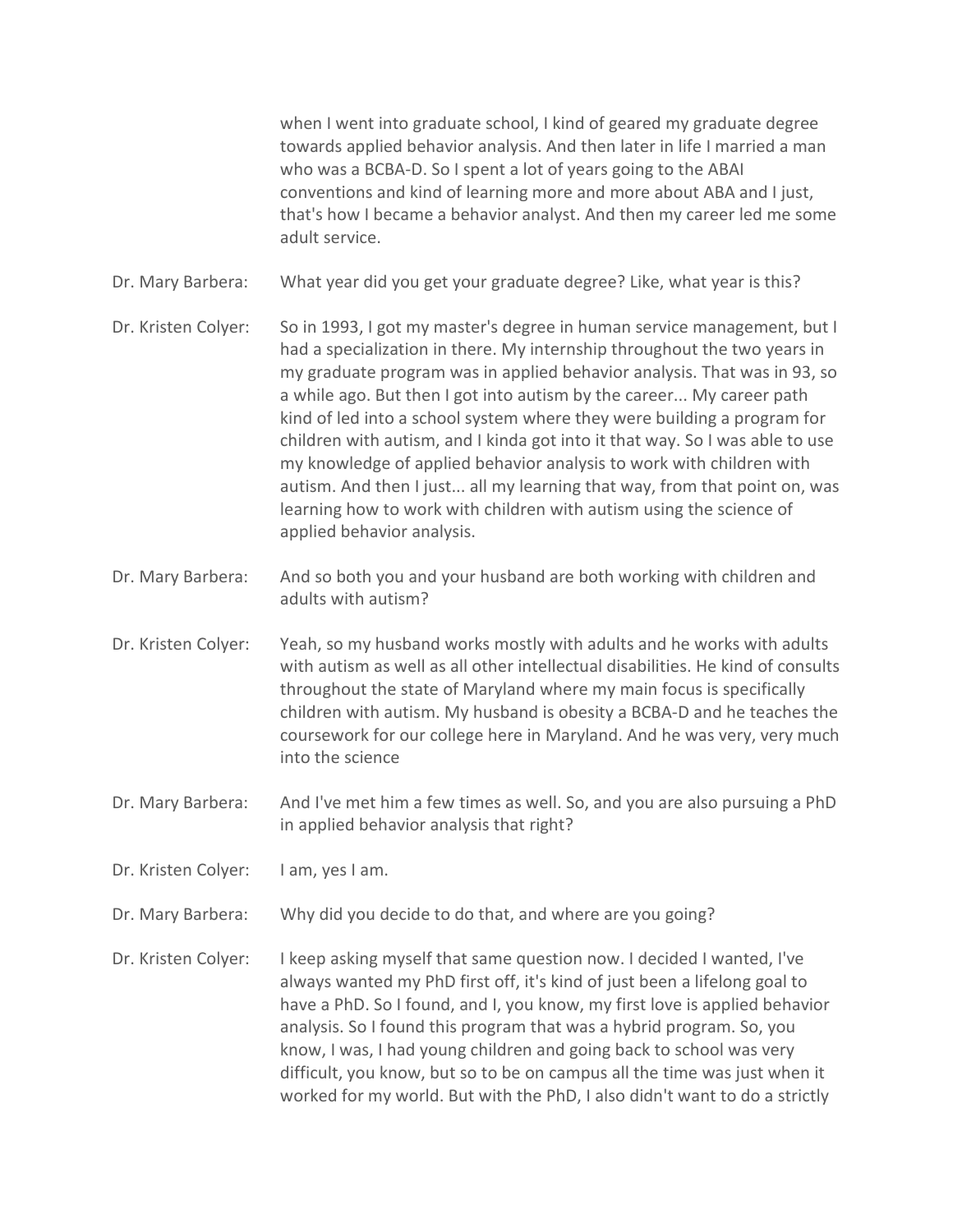online program. I feel like having that contact with other professionals is very important. The dissertation process is very... There's a lot that goes to it. So I wanted to have somebody that could help me, guide me through that.

Dr. Kristen Colyer: So I found this hybrid program in Washington DC so I'm on campus every other week and then every other week I'm doing online type of programming. But I feel like it will help me in my career. I am a director of a clinic and I have a lot of BCBAs who work under me. And I feel like having that kind of, that little bit more of knowledge that that science space research background will help me be a better supervisor of those types of... I love my staff for my staff. So that's kind of why I really feel it's important for me and my career to have that next step and my knowledge base, my education.

Dr. Mary Barbera: And do you know your dissertation topic or have you started that?

Dr. Kristen Colyer: So originally it was going to be, and I got this from your yes-no and in your universals, in your intermediate courses, it was originally going to be taking that yes-no for the tac and the mand and seeing if we can get it into the intraverbal. Yes, no, I'm like I'm a cow says moo. Does a cow say Moo? Yes or no. So at the time when I started I was working with more intermediate level children so I would have had the participants for that. And then when I started the clinic and now my children are very intermediate, early learners, brand new diagnosed kids. So I don't have that access to that level. So I was at a panel discussion that you did at ABAI two years ago with Dr. Miller and Steve Ward and Robert Schramm, and Robert Schramm was talking about his seven steps of instructional control and how he really wishes there was research on it. So through you, you introduced me to him and I appreciate it.

Dr. Kristen Colyer: So, our — my dissertation will be using alternative methods to escape extinction for noncompliant behaviors. So using the seven steps and how, you know, showing the difference of how effective the seven steps are in comparison to an escape extinction procedure. So that's what we're doing.

Dr. Mary Barbera: I want to tell you and our listeners that Dr. Megan Miller, who is a very outspoken of about the use of escape extinction, how we should avoid that, she was interviewed for podcast number seven, I believe. So that would be Marybarbera.com/seven to listen to that, about how to avoid escape extinction. So that is excellent. I didn't know.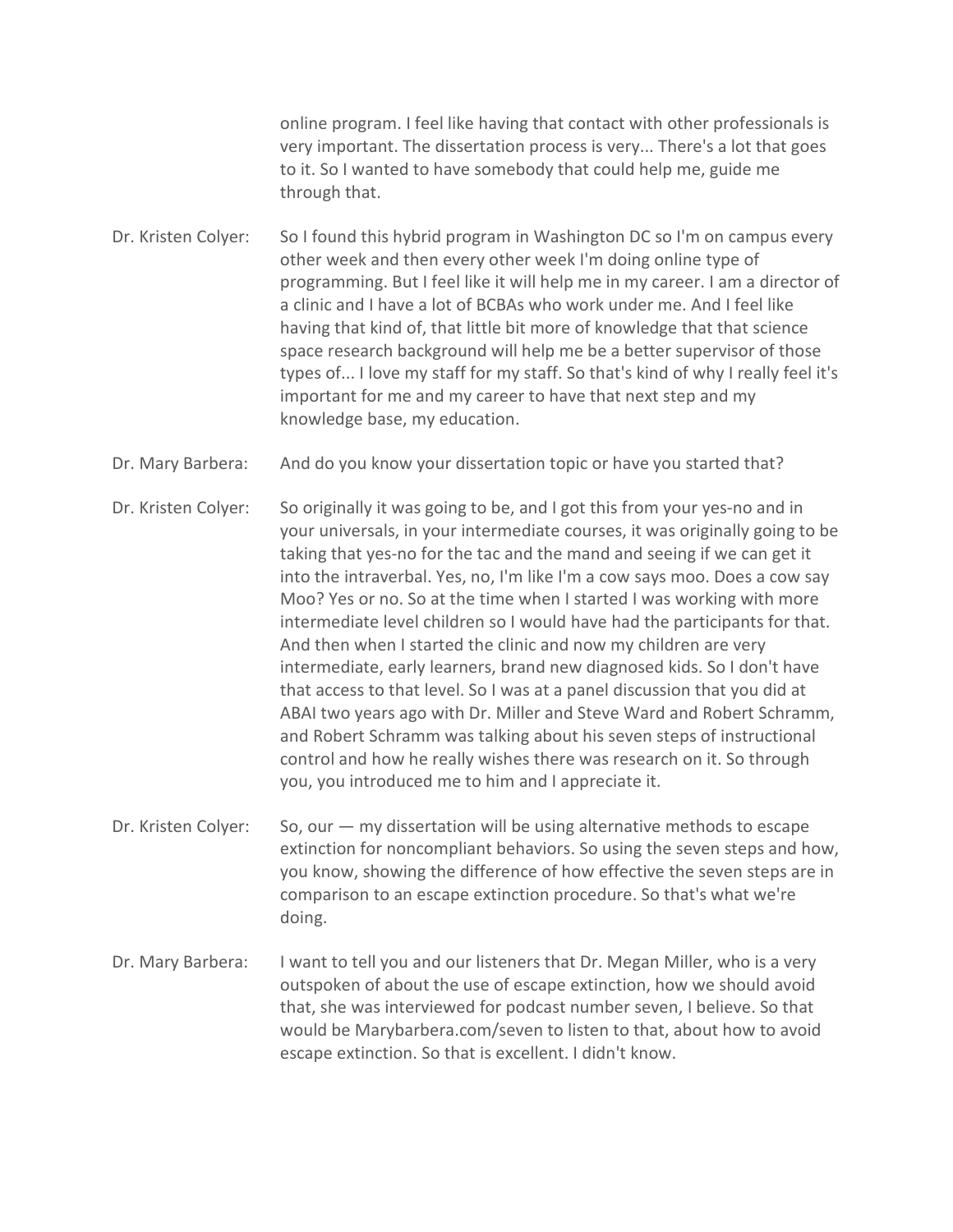- Dr. Kristen Colyer: Yeah, she's a great fidelity... Keep it in the back of Robert's book that I'm using as like my data collection piece.
- Dr. Mary Barbera: Nice. Yeah, I saw Robert Schramm and Megan Miller present years ago at an ABAI conference and I also started using that checklist. But now all of my courses are very much... I've always been about, and even when I worked in the verbal behavior project, always about sanitizing the environment and a lot of the steps that Robert recommends. And now with my online courses, I'm more committed than ever to avoid escape extinction whenever possible.
- Dr. Mary Barbera: So, no matter if you have a really little child that you can pick up during a tantrum and you can move to a new location, that is not a good idea in the long run. I mean, unless it's a safety issue where you know, the child is on the ground in the parking lot at Walmart, when safety is a concern, then of course we have to do whatever all the safest possible and keep everybody as safe as possible. But in general, I think the field of ABA has a big problem with the overuse of escape extinction in, and not just practice, but all of our literature basically lays out the fact that we should be using escape extinction. And that just doesn't work for most of our kids.

Dr. Kristen Colyer: Yeah. And even a lot of the procedures that we use, positive reinforcement, all those types of other techniques for besides the same extension up at the end, putting escape extension in it. So that wherever Robert does have the steps, there's no escape extinction at all. So that's why this is kind of like a little bit nicer, you know, then some of the other procedures that we use, nicer for lack of better word. So yeah, it's, it's fun. It's been, I've learned a lot about all the different types of procedures and it's been fun. Yeah. You know, I go into schools a lot and you see the foot cluck tied around the chair, forcing the child to stay at the desk and all that. And here at my clinic I'm like, nope, we don't do any of that. We pair, we make sure the kids find us reinforcing, we do all of the things that you recommend in your early toddler pairing typos course at workshops. So yeah, we don't use the escape extinction unless we, like you said, unless there's a safety concern where you have to.

- Dr. Mary Barbera: Yeah. Great. So let's get back to how you found my work. I think you found my book first and then you attended a live workshop, and then I started my online courses and I think you were right out of the gate. One of my very, very first members back in 2015. Do I have that?
- Dr. Kristen Colyer: Pretty much. We first met when... Actually, my husband took your one of your workshops at ABAI and then I, a couple years later you did one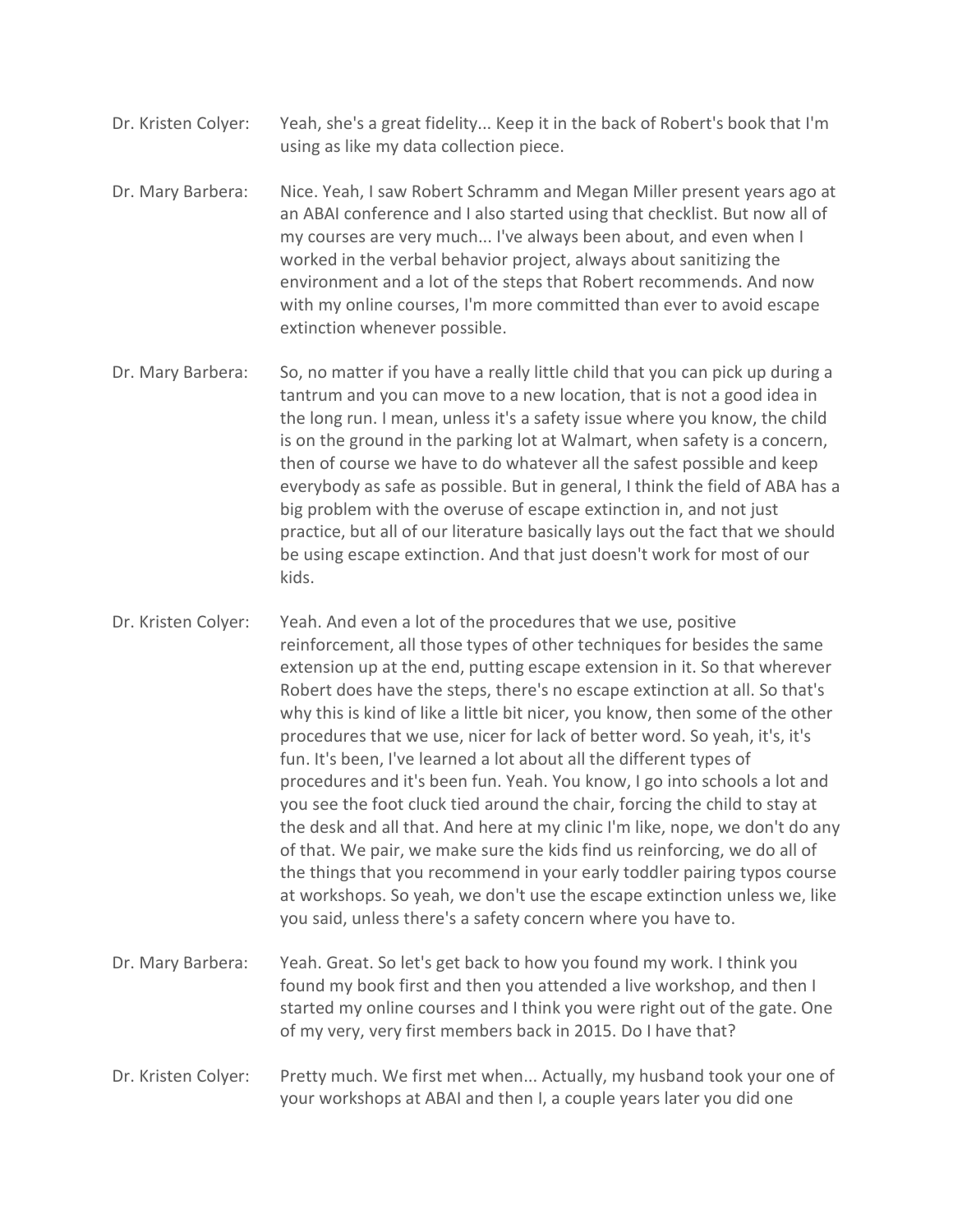again. He's like, I really think you should go to this lady. She does a really great workshop. So I did and I loved it. And then I read your book. Okay. And then you were coming to Maryland to do a two day, I think it was two, was it one or two-day workshop. So I called you, I'm like, Hey, I want to come, you know, can I'd love to meet you. So we met and then when you started your online, I was one of your first customers, click, click, yes, I want this course.

- Dr. Mary Barbera: And you were right out of the gate really motivated. You had seen me speak live; you knew my work and so you were really helpful. And then now you know, four years later, four and a half years later you are, you are still within our online courses now. You've been serving as a Facebook adviser for those issues. You also helped me, I did a little retreat with a couple of my Facebook advisers a couple of years ago to help me, you know, really think about how to expand this. And so you were involved with that process as well.
- Dr. Mary Barbera: So I feel like you really do know my courses, know my approach. And would you say that my approach is different than other even other verbal behavior approaches? Would you say my, how does my approach kind of differ?
- Dr. Kristen Colyer: I definitely think it's different. I kind of only use your approach so it's hard to compare it to others. But I think for the most part, and it kind of goes with where we were talking about with my dissertation, it goes with that pairing and using reinforcement and understanding your learner and knowing what levels to go on and focusing depending on the age of the child, focusing on what functional skills are important for that specific age or milestone that we're on for that child. So I think that's one of the things that's most different about your program. It's that positive piece that I find I like a lot about what you teach people on how to you use the verbal behavior approach with children with autism? That's kind of what I would say.
- Dr. Mary Barbera: Okay, good. And I also think another thing that's kind of different and I think you would agree is that I'm very much like, take a step back, look at the whole forest, not the trees. I'm not into what I call tit for tat programming. I'm not into three features from 40 items and everything, you know, depending on the age and the ability level and the goals of the family and what setting they're at, and how much staff you have.
- Dr. Kristen Colyer: I agree with that. I, you know, so many people focus on a curriculum and this is what you're supposed to do next and this is what you're saying supposed to do next. And this is... Like you said, they lose sight of the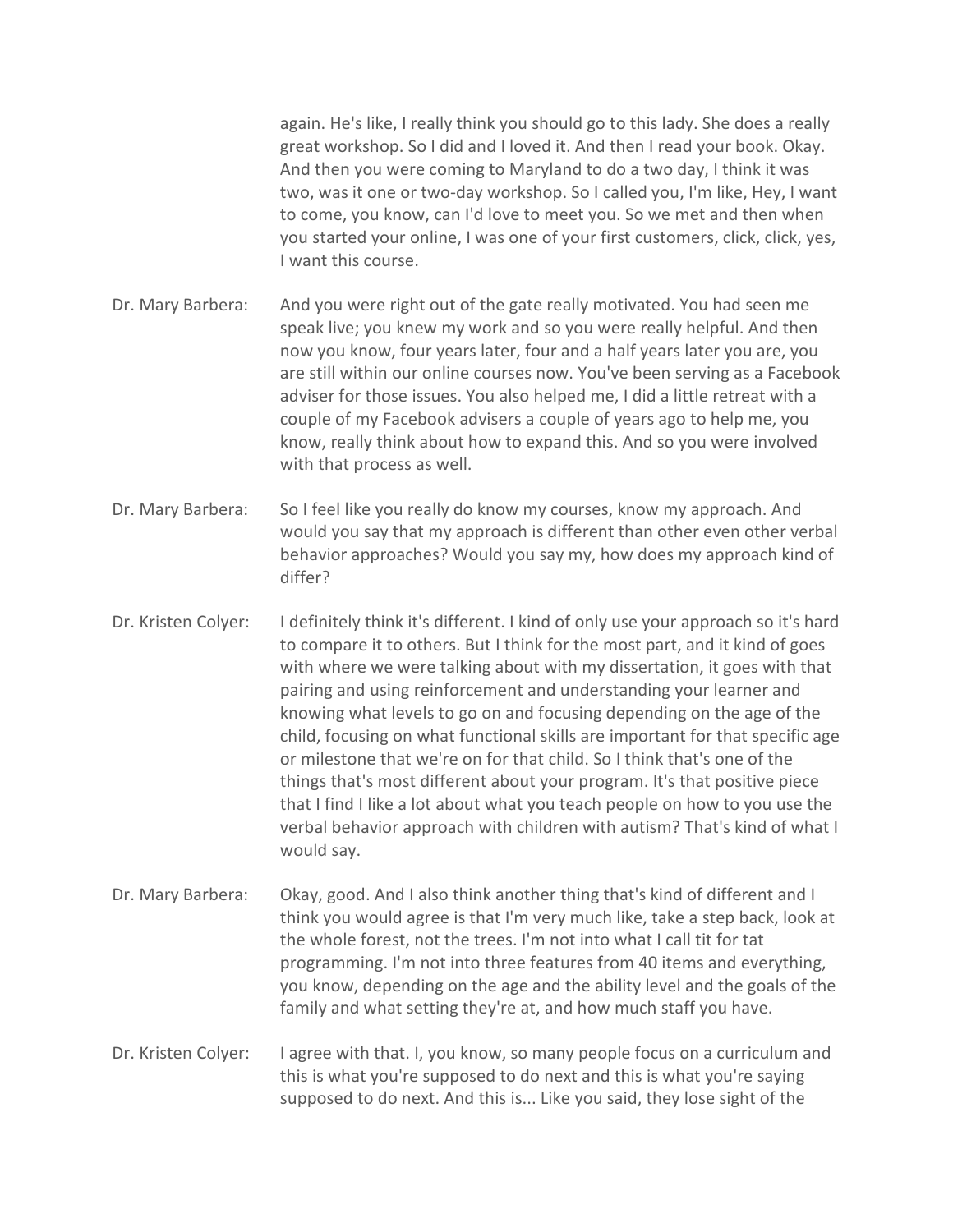forest and the importance of teaching skills in a more global way. And you know, not necessarily having to do each step and then a curriculum, you know, I am a big proponent of that individualized instruction and you, you know, you also teach that be specific to the learner that you're keeping your with right at the time and not, Oh well no, this is the next one on the, in the curriculum. This is what you have to do next, you know, do they need to have 20 different times, you know, whatever it might be. And I think people get lost in that. And I think your program teaches us not to get lost in that.

- Dr. Mary Barbera: Yeah. Yeah. So you've had a lot of experience over the past, almost 30 years, right? In the field in some capacity. And then you've been a behavior analyst since 2013 so six years as a behavior analyst. And I know in the past you've expressed some frustration about even in public school settings or private school settings, when kids get older, people stop knowing exactly what to do to help these kids. Like they say they don't want to use this or do this because you know we have to work on functional skills and like how do, how do you respond to people that think like ABA or direct instruction or discrete trial is just for little kids?
- Dr. Kristen Colyer: Well, I do my best to convince them otherwise. I think that the science of applied behavior analysis can be used. You know, we change behavior and it does, there's no age limit on changing behavior. We might have to look at it through a different lens on how we're going to apply the principles of applied behavior analysis. But it doesn't matter what age you are. If you have a behavior that you want to change, we can analyze that and we can figure out how to make that change.
- Dr. Kristen Colyer: Obviously you're going to focus on different types of things that we're teaching, skills. But we can do that definitely through ABA, through the verbal behavior approach. I have had many teachers or professionals say to me, Oh, he's too old for ABA. And I'm always like, well I don't, I don't know what that means. He's too old for ABA?
- Dr. Kristen Colyer: So we talk about it and oftentimes it's a matter of, you know, showing somebody how to take what we do with younger children and apply it to older children. And once people say, Oh wow, that really works. And look what we've taught. You know, I've taught nonverbal teenagers to start manding and tacting their environment. And so, it doesn't stop at flop if five or six, you know, it can, we can, we can change this people's behaviors and their language development and all of that using the same principles. I'm a big advocate for it's never too late. We can, we can always...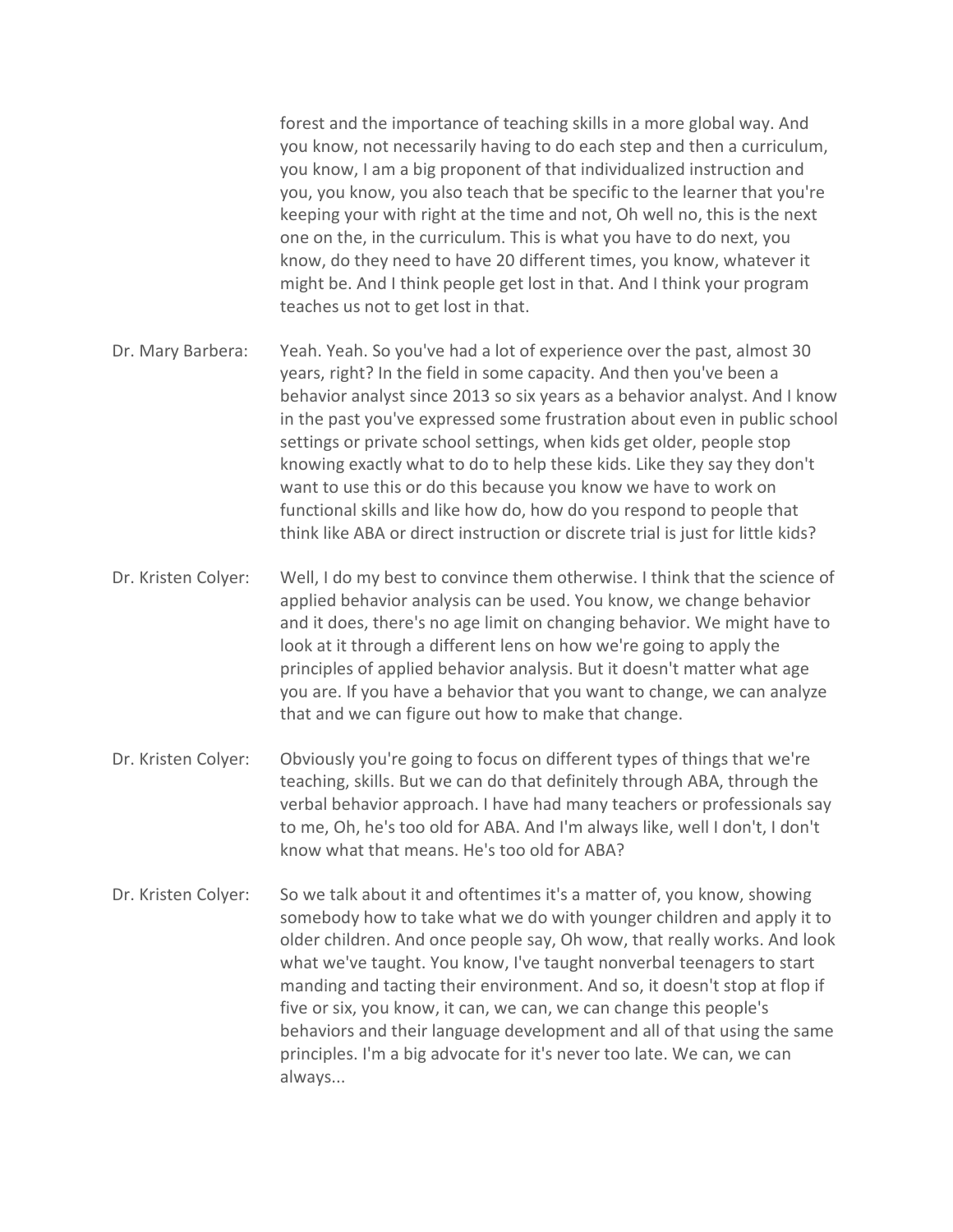Dr. Mary Barbera: It's never too late and it's never too early. Yeah, that's what I said.

Dr. Kristen Colyer: Definitely.

Dr. Mary Barbera: And I remember when you were talking about, you know, trying to help teachers realize like the power of ABA and everything, it reminds me of this teacher that I had way back in early part of my career, probably like 2005, and I was in this class and there was a 14 year old with downs syndrome. I think she may have had autism too, but you know, and this teacher was just really annoyed with us. We're trying to get her to mand and she was actually manding but she was becoming like mand monster as you will like.

- Dr. Mary Barbera: And this teacher was like, listen, I have all her IEP goals. Like set the table, you know, like it's not going with what I have here. And I'm like, okay, let's, let's teach her to set the table. Like let's go, how do you want her to set the table? Do you want her to carry the plates over or do you want her to stack the utensils on top of the plates or, or how, how do you want her to do it? She's like, Oh, I don't know. You know, I just wanted her to set the table.
- Dr. Mary Barbera: But then you know, we helped walk back, okay, how would that look? How can we use? So applied behavior analysis, it's people don't realize it's a science. It's operating all the time whether we believe in it, thinks it works, think it doesn't work. It's like gravity. It's operating.
- Dr. Mary Barbera: It's also a program for kids with autism and other disabilities and involves breaking tasks down systematically and using behavior analyst and apply behavior analysis to really change behavior systematically. And so, you know, there's a lot more that to ABA than just at the table. Although I'm a proponent of that too. Even for older kids because a lot of kids like Lucas, my son, who's 23 now, he learns best if we take pictures of people for instance, or take pictures of jobs that he does and the different parts. And then we just do five minutes of table time a day to target those tacs. He learns it and can generalize it to the real people. Some kids just learn differently. And so we always have to be peeling back the onion, figuring out, okay, if they're not getting a skill, what can we do to really help them learn? And that it's like we said, never too late, never too early for good ABA to be in place. So I think that's great.
- Dr. Mary Barbera: So what do you see as the main struggles of autism professionals?

Dr. Kristen Colyer: Time. I mean I think, well I guess I should back that up. I think one of the major problems is getting the proper training. Having somebody you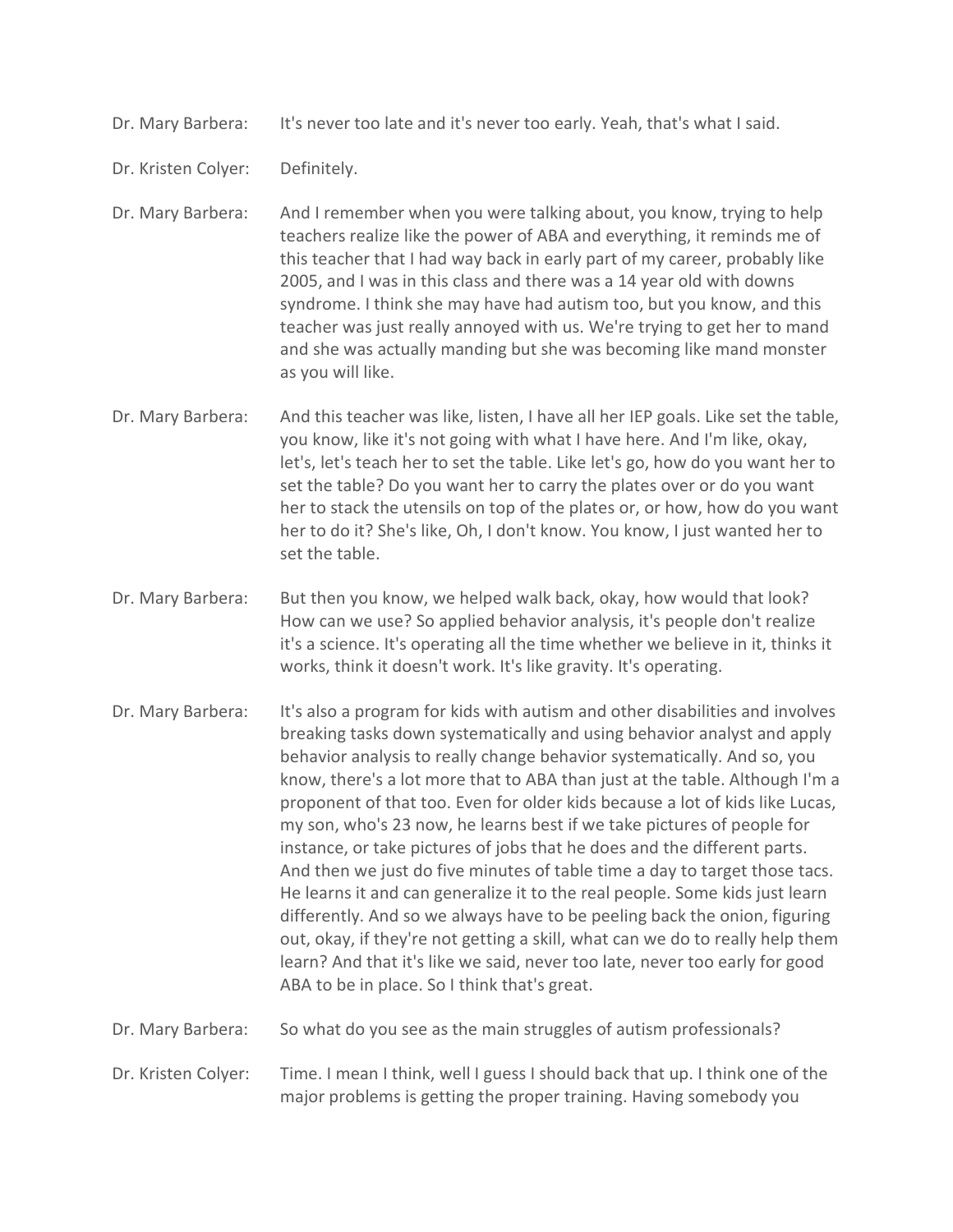know right now and you know, you just, it's hard to get the proper training, get enough hours that you need to do. You know, like I always look at it, people with, you know, when they go into a medical field or they have to do practicums, they have to do, you know, round and work and all the different fields and you know, all the different parts. We would have to go into pediatrics, you have to go into psychiatry. So if you're going to be a doctor, you have to kind of see the whole field, and do those practicums. And to become a BCBA, you don't, that's not a requirement. You don't have to ever work, you know, you have to get your supervision hours, but you don't have to really see the whole picture of the science. And I feel like we're not able to train our professionals as well as they should be trained.

- Dr. Kristen Colyer: And then when you know, they go into different homes or places with tacs, you know, there's the time, you can't be where you need to be all the time to make sure that all the procedures are being run properly. And that way you know, the staff is doing exactly what they should be doing. So training I would say is one of the biggest problems or barriers that we have to really work with BCBAs.
- Dr. Mary Barbera: Yeah, I really...I actually never thought about like medical school training. It's all structured and set up. You'll go here, you'll go there. And now in behavior analysis, it's more like you find a supervisor who's willing to supervise you. That person may not have great training or may be stuck in their ways, whatever their ways means.
- Dr. Kristen Colyer: And you took that and we find somebody who like, only works with kids with autism or only works with adults with intellectual disability, or only does OBM. So the supervision that a growing BCCA is getting is kind of gets narrowed down where I just not supposed to, but you know, again, you're only as good as you know, your knowledge base. So I don't think people are getting the supervision they should be.
- Dr. Kristen Colyer: So I, you know, my, I advocate for getting out there into the world and really seeing... Getting more than one supervisor and going into more than one specific, you know, a lot of growing BCBAs, you know, they work in an in home setting or they work as in a center and they get their supervision from the BCBAs that do that and then that's it. That's the only experience they have.
- Dr. Kristen Colyer: A lot of BCBAs out there are teachers, which is great, but they have that experience but they don't have the other experiences. So I think it's very narrow. And I'd like to see more requirements of what experiences you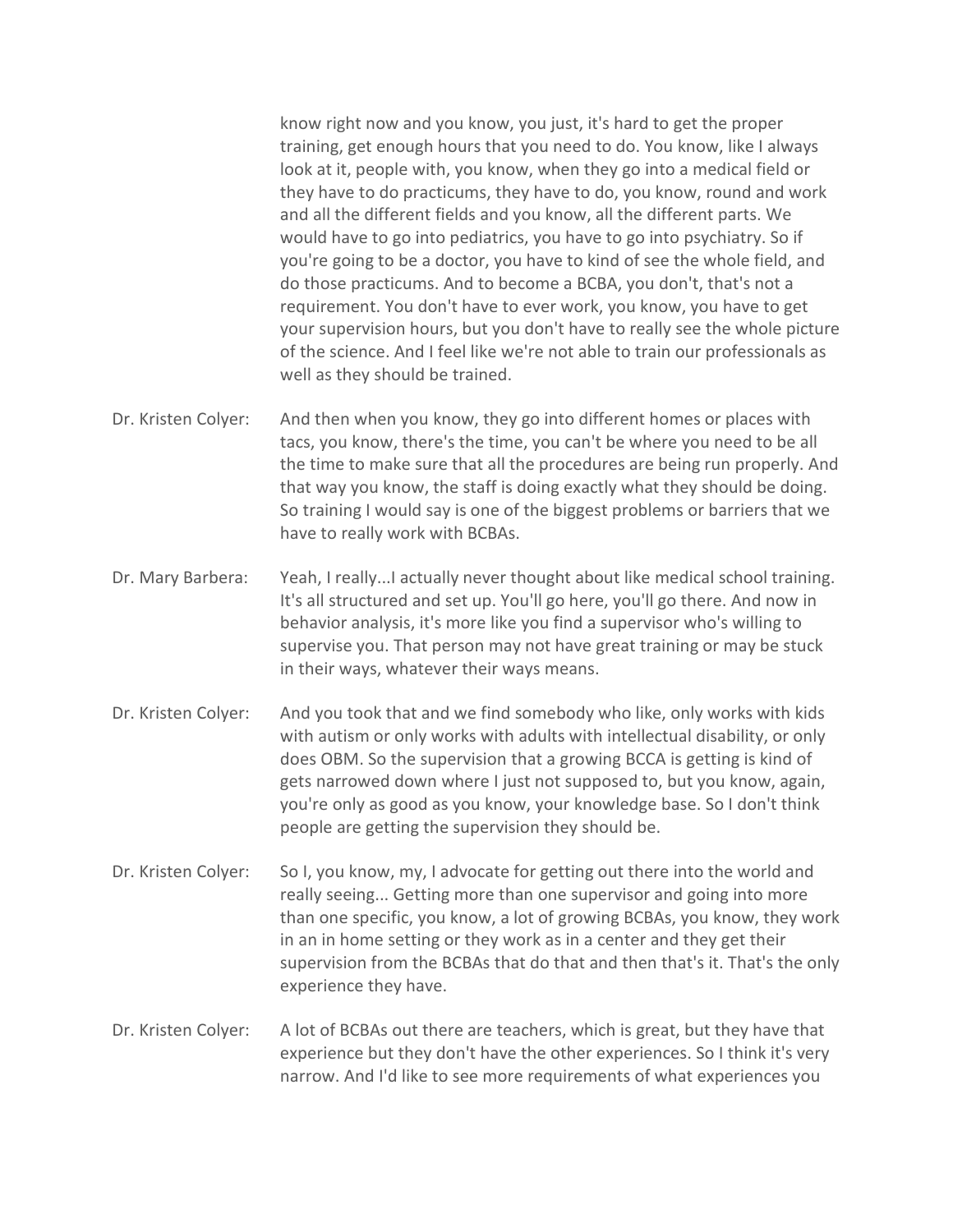have to have when you're getting that supervision, so that we're getting better BCBAs that understand the science a little bit better.

Dr. Mary Barbera: Yeah.

Dr. Kristen Colyer: The other part is time. Time wise, it's hard. You know that, you know, there's only so many hours in a day. So yeah, professionals struggle with that... Being tired.

Dr. Mary Barbera: Yeah. So if you had five minutes with a parent of a child with autism or a brand new autism professional, what advice would you give them?

- Dr. Kristen Colyer: So for a parent... My biggest advice to a parent is you are your child's most important advocate. And the best way to advocate for your child is to be knowledgeable. So I'll go back to, you know, being educated. So finding all the resources you possibly can find and educating yourself. What is autism? What is applied behavior analysis? What are all the other things that are out there and how do I fit them into my child's world to make sure that my child is being, getting the services that they need to the best of everyone's ability? I think that's so important. And I think as a parent you need to educate yourself.
- New Speaker: So courses like yours where they can learn about those, the basics of what applied behavior analysis is the basics of verbal behavior: how to get your child to a table, how to reinforce appropriately, how to make sure you're pushing the right buttons and getting the compliance that we need. And then having that knowledge is super important, but then it doesn't stop. Like how do I find the right professional? How do I find a BCBA who really knows what they're doing? And I'm not just getting someone who's, you know, not doing it the way it should be done.
- Dr. Kristen Colyer: So I really, really advocate for parents to educate themselves and advocate for their child as much as they possibly can. I would also say never just accept something. You know, if somebody says, a BCBA says you're going to do it this way and you're not comfortable with it, you don't have to say, okay, you should know question and say, no, I'm not happy with that. Let's figure out a different way. And you get to be the final say, not the professional. You know, you kind of, you definitely have to work together and you know, ask for explanations, but don't just accept it because that's what the person said. That would be my, those are my two pieces of advice for parents.
- Dr. Mary Barbera: And what about for new professionals? Would, would the advice be the same?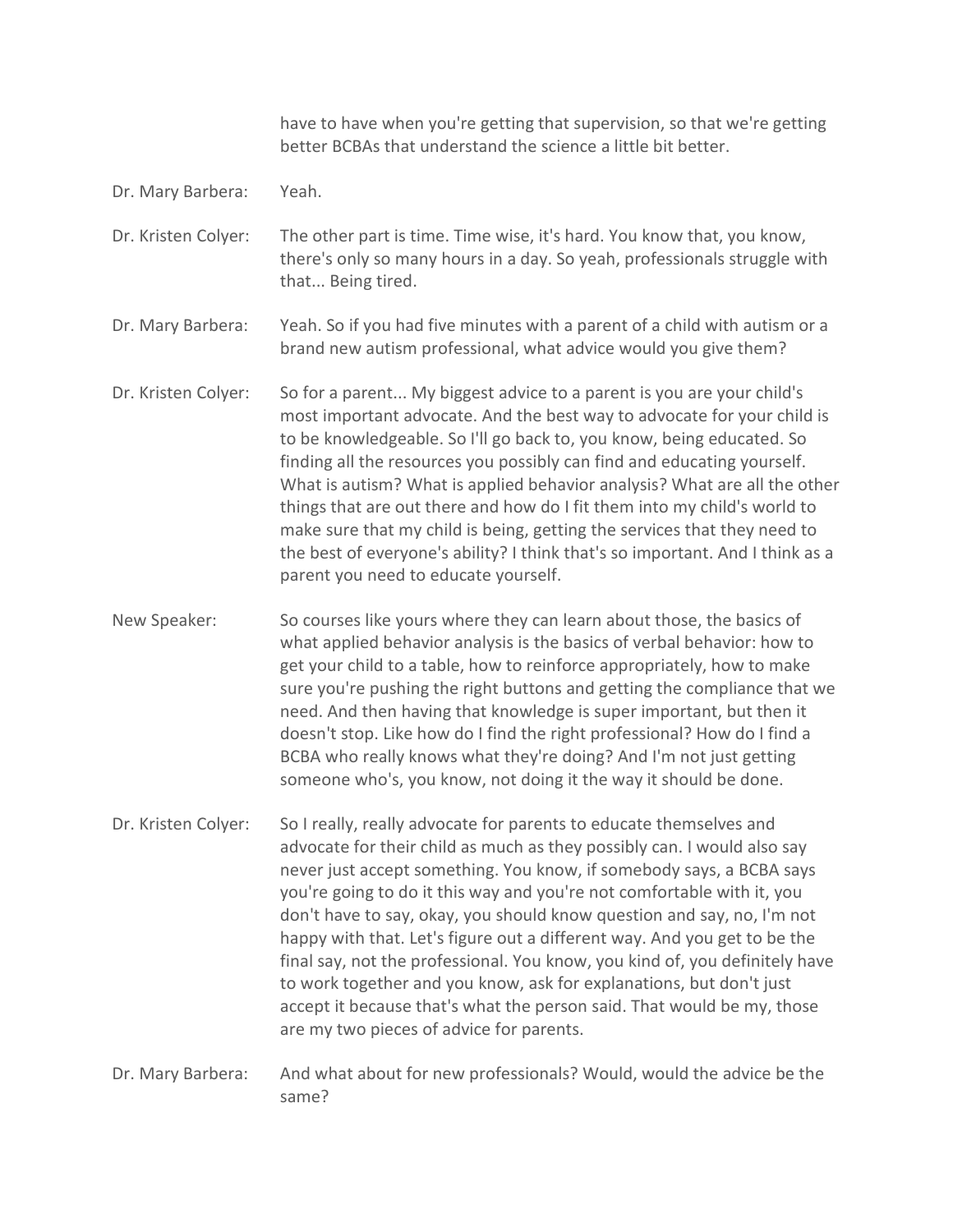- Dr. Kristen Colyer: It would be never stop learning. I am amazed, you know, I've only been an actual BCBA for seven years, but I've worked in applied behavior analysis and all my jobs were ABA based for 30 years and I still learn something new every time I open a journal or talk to another professional. So you never know everything. It's a huge science, so you never know everything. And there's always another way to do something that might be a better for the specific child that you're working with or adult that you're working with. So never think you know it all. I think that's really important.
- Dr. Kristen Colyer: And I would also advise people... be engrossed in the science and be engrossed in what you're doing, but also find something else to do to really release yourself from that. You know, I go home and my husband wants to talk about it more. I had this kid and that kid, I'm like, Oh, I need five minutes where we're not talking about it. Let's talk about the dog or the kids, you know. So that, cause I, and I think that's really important to understand. You need to sometimes step away from it so that you can come back in and be fresh and good at your job.
- Dr. Mary Barbera: Yeah, I think that's great. So part of the podcast goals is for parents and professionals to be less stressed and lead happier lives. So, do you have any... You just said like, you know, not talk about your work or ABA constantly, but do you have any other advice in terms of how people can be less stressed, both parents and professionals?
- Dr. Kristen Colyer: Finding support groups I think is really important. So for the parent, finding other parents who are going through the same thing you're going through. For staff or for BCBAs... Finding other BCBAs and talking and being friendly. Sometimes people are like, they feel like, Oh, we're in competition. And I think that we should change that mentality and like, look how much I've learned from you and other BCBAs have taught me so much. If I shut myself out of the other BCBAs, I think that would be detrimental. So finding other people that you can talk to and relate to about it helps you be less stressed in what you're doing. Like, Oh yeah, she does it that way too. Or this is someone, Oh wow. I'm not the only one that feels this way. Or Oh she's, she's overwhelmed with her caseload too. So I think that's really important to have other BCBAs in your life as your friends to kind of talk about the things that are going on, but also having people that aren't BCBAs to be your friend, too.
- Dr. Kristen Colyer: You know, like I go to the gym every day. That is my one hour every day where nobody else knows what I do. And we talk about things that are totally unrelated and we have fun and we laugh and that's my stress reliever. And so finding a hobby or something that you can do is really,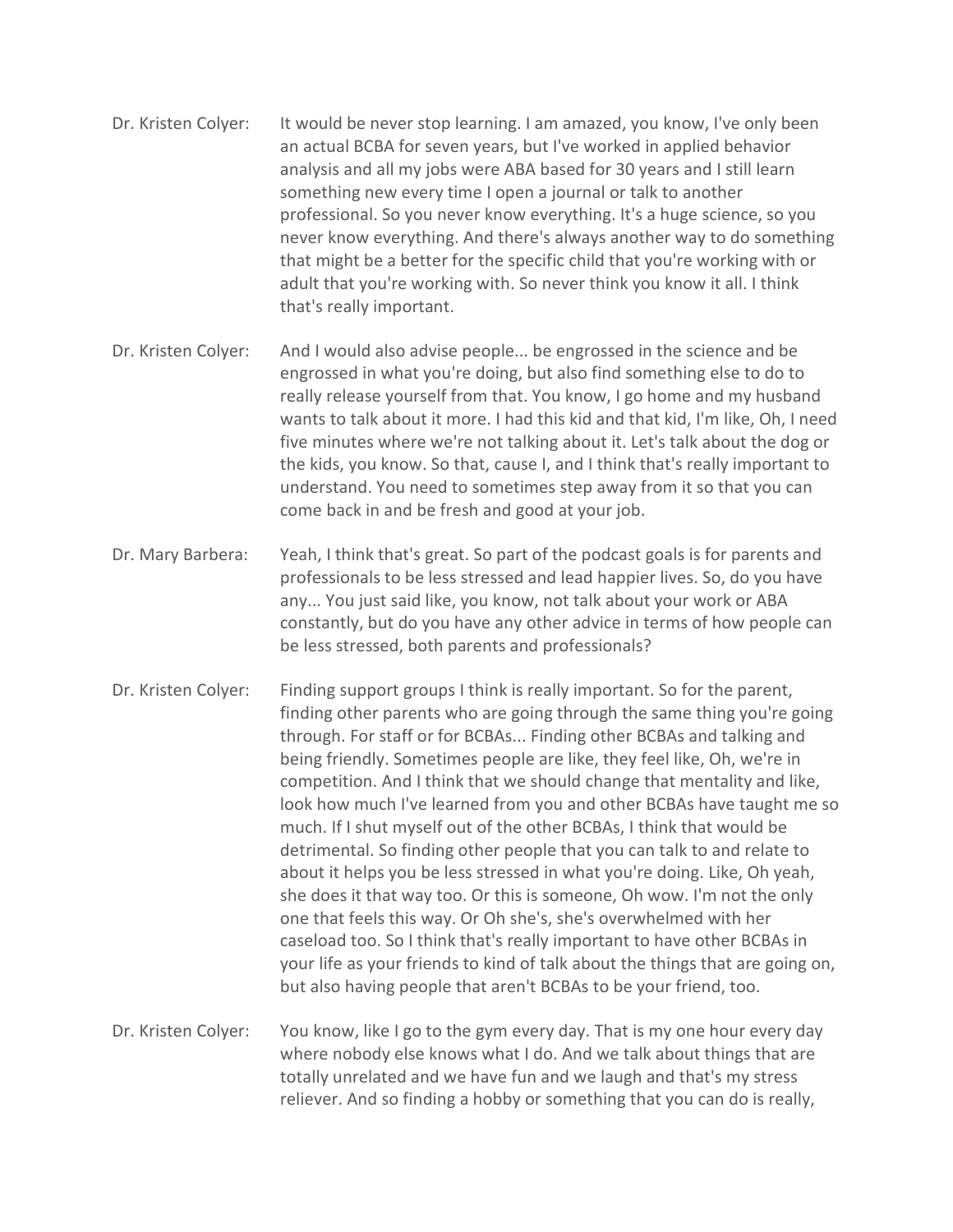really important I think. So for parents I think advocating... I mean not advocate, I'm sorry, for stress relief for a parent, having a support group, having other parents that you can kind of be with helps.

- Dr. Mary Barbera: Yeah. Some of my, some of my dear friends now are autism moms that I met when Lucas was diagnosed. And so we've maintained our friendship, but I also have a lot of friends that aren't in the autism world that, you know, know Lucas, but the whole conversation is not about autism. So yeah, I think that balance, and then I do think exercises is a great one. And I know you're really big into that and that's awesome.
- Dr. Kristen Colyer: I remember when I first started, when I first had children and I stopped working full time for a short period of time and the agency I work with needed somebody to help review their behavior plans. So they kept me on one day a week and I used to call that my day off cause I would, you know, everything in my life was potty training and you know, chill, go raising a child. So it was kind of nice to kind of go to go to work and not talk about those thing. So I kind of, and the reverse of that kind of thing, that's what we should do as behavior analysts or parents. Like I need to go somewhere where this isn't all I think about it. I need to go somewhere else. So that's important for your health and your just happiness.
- Dr. Mary Barbera: So you now are working as a director of a center in Maryland. So people that are in Maryland or near Maryland, they could contact you. We'll put your website in the show notes or other analysts that might be interested in your dissertation research or might be wanting to know...
- Dr. Kristen Colyer: Looking for a job?

Dr. Mary Barbera: When do you expect to be done with your dissertation?

Dr. Kristen Colyer: I don't know. I'd probably like three more years. I'm taking a very slow path. I'm taking one course a semester and writing my dissertation as I go. Where other people are taking two and three courses this semester. But with running the center, having children and I just, I'm taking it nice and slow.

Dr. Mary Barbera: I am excited by your, by your PhD, your dissertation topic and your continued support and participation in my online courses and my movement to really get my approach out to as many parents and professionals as possible. So I do appreciate that. If anybody's listening and wants to learn more about how you can join us,